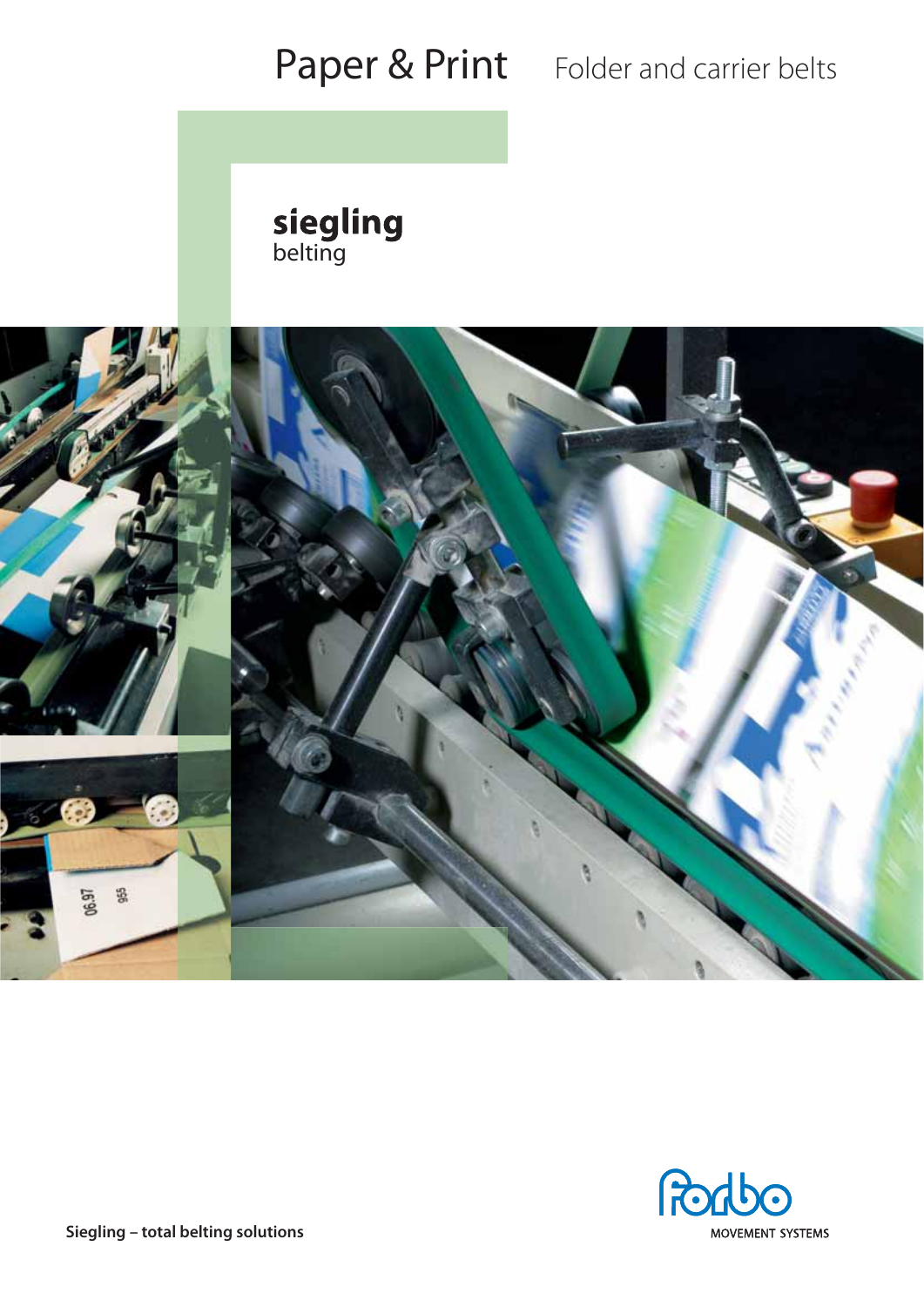

# Folder and Carrier Belts

**With Forbo Siegling's experience in serving the paper, cardboard and printing industries for decades, we can offer a comprehensive range of folder and carrier belts adapted to particular functions.** 

**With constant friction properties, top faces that protect surfaces, good release and grip properties and long service lives they make a valuable contribution to quality control and efficiency.** 

The innovative types in the E+A series are the outcome of our research and development work. Due to their aramide or polyester tension member they have low elongation at fitting, are very flexible and not sensitive to fluctuations in ambient conditions.

The splicing method (Z-splice) for these types does not require any additional materials and has the necessary flexibility and durability required for small reversing drums and pulleys.

Easy to handle Z-punch presses and heating clamps make simple fitting directly on the machine possible, reducing the down times.

Thanks to these properties maximum quality and productivity potential from paper processing machinery can be achieved even more easily.

For lead-off and special folder belts the Siegling Linpack product range (ref. no. 244, Linatex coated belts) is available.

## The Properties The Advantages

| not sensitive to changes<br>in ambient conditions                 | maintenance free, no re-tensioning,<br>very reliable |
|-------------------------------------------------------------------|------------------------------------------------------|
| simple, precise Z-splicing<br>homogenously welded                 | short fitting times,<br>no adhesives                 |
| strong edges                                                      | durable, long service life                           |
| low level of elongation                                           | low level of pull on the bearings                    |
| very flexible                                                     | small end pulleys, low energy use                    |
| constant friction coefficient<br>with high resistance to abrasion | safe to use, low operating costs                     |

Further Forbo Siegling products relevant to the paper industry can be found in the following brochures:

- No. Title
- 224 Product Range Siegling Transilon Conveyor and Processing Belts
- 225 Product Range Power Transmission Belts 244 Product Range Siegling Linpack
- 271 Layboy tapes for the printing industry
- 275 Layboy tapes for the paper industry and letter sorting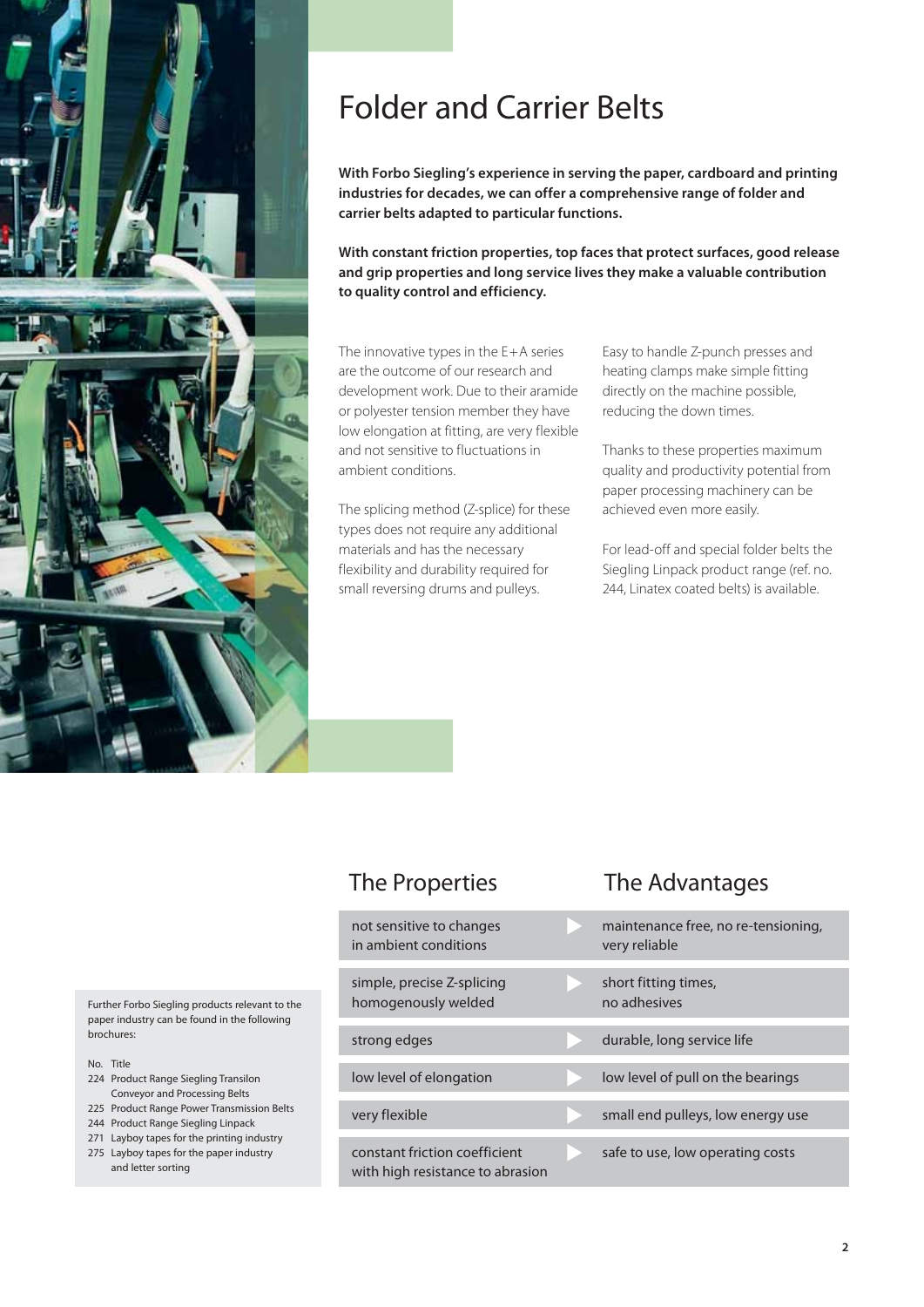

fabric in warp and weft

 A series: thermoplastic, with highly modular blended fabric (aramide warp)



### Splicing method

Siegling Extremultus folder and carrier belts in the P series are made endless with a bonded wedge splice.

All other types are as a rule made endless with a Z-splice. Forbo Siegling offers an extensive range of easy to handle fitting devices.

Our overview of tools, data sheets and instructions – for Siegling Transilon conveyor and processing belts too – can be obtained on request.

| Type designation<br><b>Technical data</b>                                              | Article number | Total thickness<br>[mm] | d <sub>min</sub> approx. [mm] <sup>1)</sup> | F <sub>w</sub> -value <sup>2)</sup> approx.<br>[N/mm] width | Weight approx.<br>[kg/m <sup>2</sup> ] |  |  |
|----------------------------------------------------------------------------------------|----------------|-------------------------|---------------------------------------------|-------------------------------------------------------------|----------------------------------------|--|--|
|                                                                                        |                |                         |                                             |                                                             |                                        |  |  |
| E series (Siegling Extremultus folder and carrier belts with polyester tension member) |                |                         |                                             |                                                             |                                        |  |  |
| GG 15E-18 green                                                                        | 822053         | 1.8                     | 20                                          | 15                                                          | 2.0                                    |  |  |
| GG 20E-20 green                                                                        | 822052         | 2.0                     | 25                                          | 20                                                          | 2.3                                    |  |  |
| GG 20E-30 green                                                                        | 855538         | 3.0                     | 40                                          | 20                                                          | 3.4                                    |  |  |
| GG 20E-40 green                                                                        | 855540         | 4.0                     | 40                                          | 20                                                          | 4.3                                    |  |  |
| GG 20E-55 green                                                                        | 822050         | 5.5                     | 50                                          | 20                                                          | 6.0                                    |  |  |
| GG 30E-32 green                                                                        | 822051         | 3.2                     | 40                                          | 30                                                          | 3.4                                    |  |  |
| UU 20E-16 FSTR/FSTR green                                                              | 822055         | 1.6                     | 30                                          | 20                                                          | 1.9                                    |  |  |
| TG 30E-30 black/green                                                                  | 822058         | 3.0                     | 40                                          | 30                                                          | 3.2                                    |  |  |
| TG 10E black/green                                                                     | 822081         | 1.3                     | 20                                          | 10                                                          | 1.4                                    |  |  |
| A series (Siegling Extremultus folder and carrier belts with aramide tension member)   |                |                         |                                             |                                                             |                                        |  |  |
| UU 15A-17 FSTR/FSTR green                                                              | 995473         | 1.7                     | 30                                          | 60                                                          | 1.9                                    |  |  |
| GG 40A-32 blue                                                                         | 822046         | 3.2                     | 60                                          | 160                                                         | 3.45                                   |  |  |
|                                                                                        |                |                         |                                             |                                                             |                                        |  |  |
| P series (Siegling Extremultus folder and carrier belts with polyamide tension member) |                |                         |                                             |                                                             |                                        |  |  |
| GG 6P grey                                                                             | 850007         | 1.5                     | 30                                          | 6                                                           | 1.7                                    |  |  |
| GG 10P-30 green                                                                        | 850291         | 3.0                     | 30                                          | 10                                                          | 3.3                                    |  |  |
| GG 10P-40 green                                                                        | 850292         | 4.0                     | 40                                          | 10                                                          | 4.3                                    |  |  |
| GG 10P-60 green                                                                        | 850293         | 6.0                     | 50                                          | 10                                                          | 6.0                                    |  |  |
| GG 14P-20 green                                                                        | 850323         | 2.0                     | 30                                          | 14                                                          | 2.1                                    |  |  |
| GG 14P-30 green                                                                        | 850324         | 3.0                     | 30                                          | 14                                                          | 3.4                                    |  |  |
| GG 14P-40 green                                                                        | 850325         | 4.0                     | 30                                          | 14                                                          | 4.6                                    |  |  |
| GG 14P-50 green                                                                        | 850326         | 5.0                     | 50                                          | 14                                                          | 5.8                                    |  |  |
| GG 14P-60 green                                                                        | 850327         | 6.0                     | 50                                          | 14                                                          | 6.8                                    |  |  |
| TG 14P-30 black/green                                                                  | 850328         | 3.0                     | 30                                          | 14                                                          | 3.3                                    |  |  |
| TG 10P green                                                                           | 995454         | 1.25                    | 25                                          | 10                                                          | 1.35                                   |  |  |
|                                                                                        |                |                         |                                             |                                                             |                                        |  |  |



#### **Key**

- 1) The minimum admissible pulley (roller) dia meters have been established under standard ambient conditions. Lower temperatures or particularly low humidity require larger diameters.
- <sup>2)</sup> The F<sub>W</sub>-value indicates the shaft load at 1 % elongation in N/mm belt width. It represents a parameter, which in contrast to the ultimate tensile strength, gives a direct indication of the tensile force in the belt.

| А           | aramide              |
|-------------|----------------------|
| Е           | polyester            |
| G           | G elastomer          |
| P           | polyamide            |
| т           | blended or polyamide |
|             |                      |
| U           | polyurethane         |
|             |                      |
| <b>FSTR</b> | fine texture         |

fabric